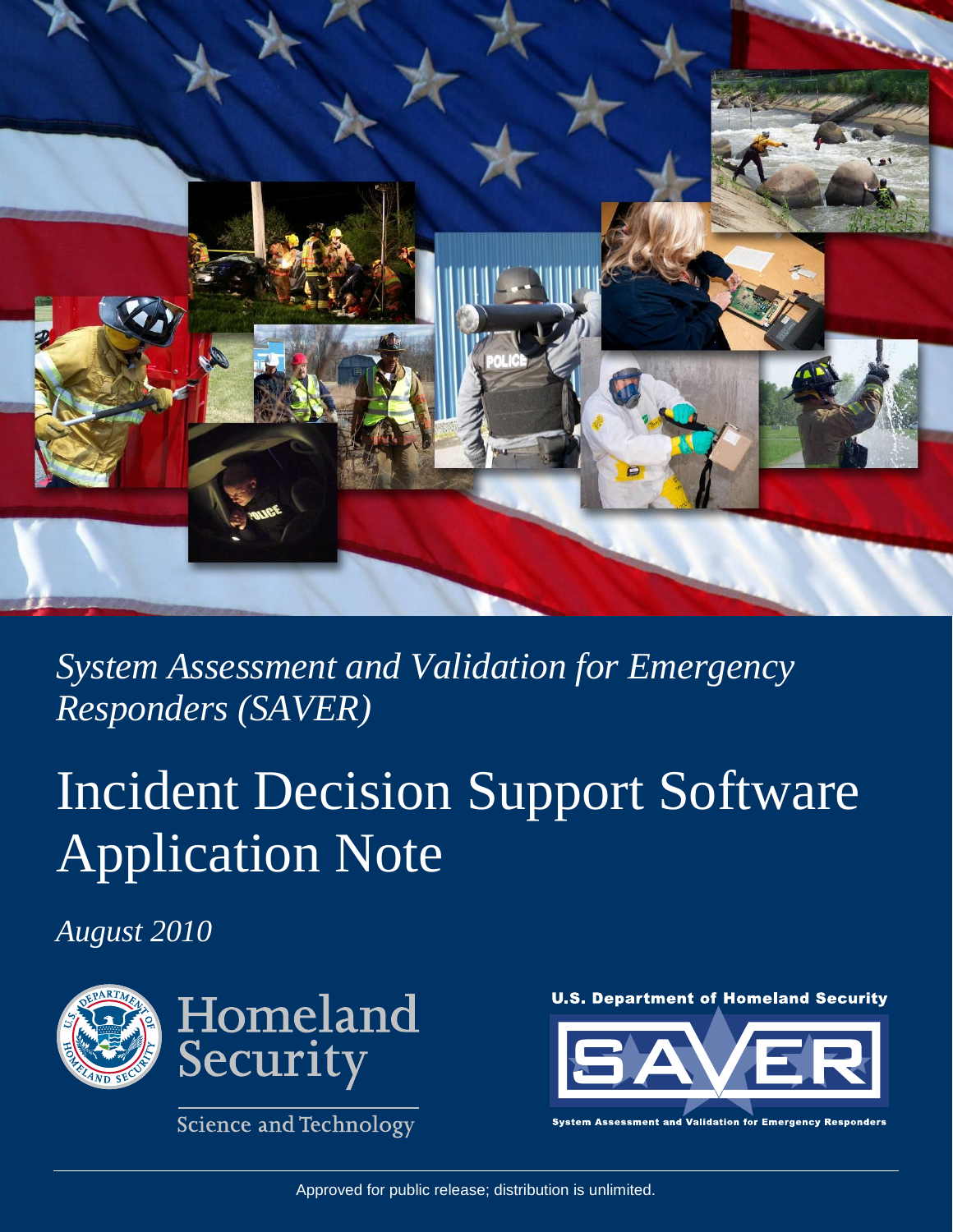The *Incident Decision Support Software Application Note* was funded under Cooperative Agreement Number EMW-2005-CA-0378 between the Federal Emergency Management Agency, U.S. Department of Homeland Security, and Eastern Kentucky University. Photographs included in this document were provided by Eastern Kentucky University under the cooperative agreement cited previously, unless otherwise noted.

The views and opinions of authors expressed herein do not necessarily reflect those of the United States Government.

Reference herein to any specific commercial products, processes, or services by trade name, trademark, manufacturer, or otherwise does not necessarily constitute or imply its endorsement, recommendation, or favoring by the United States Government.

The information and statements contained herein shall not be used for the purposes of advertising, nor to imply the endorsement or recommendation of the United States Government.

With respect to documentation contained herein, neither the United States Government nor any of its employees make any warranty, expressed or implied, including but not limited to the warranties of merchantability and fitness for a particular purpose. Further, neither the United States Government nor any of its employees assume any legal liability or responsibility for the accuracy, completeness, or usefulness of any information, apparatus, product, or process disclosed; nor do they represent that its use would not infringe privately owned rights.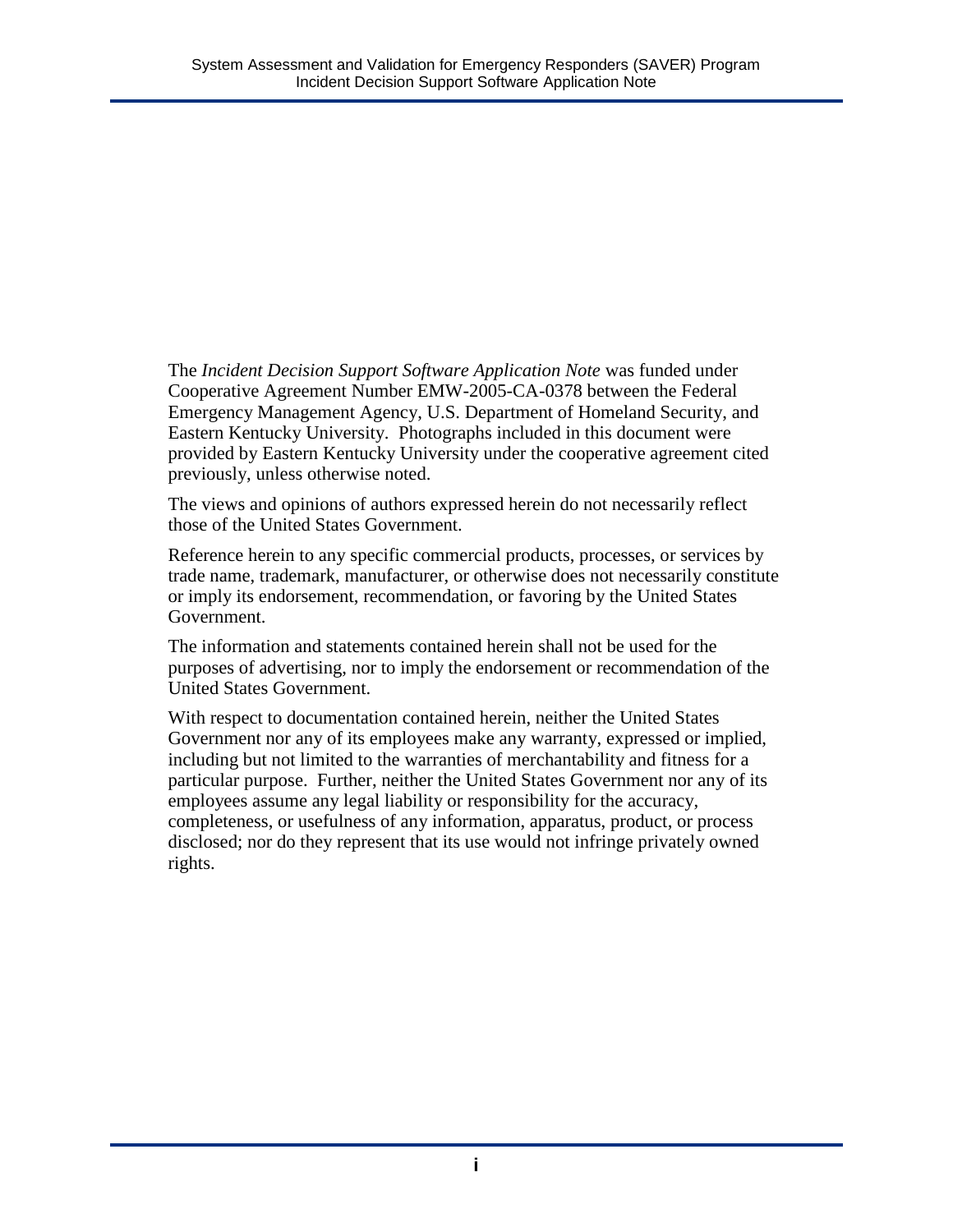#### <span id="page-2-0"></span>**FOREWORD**

The U.S. Department of Homeland Security (DHS) established the System Assessment and Validation for Emergency Responders (SAVER) Program to assist emergency responders making procurement decisions. Located within the Science and Technology (S&T) Directorate of DHS, the SAVER Program conducts objective assessments and validations on commercial equipment and systems and provides those results along with other relevant equipment information to the community in an operationally useful form. SAVER provides information on equipment that falls within the categories listed in the DHS Authorized Equipment List (AEL). The SAVER Program mission includes:

- Conducting impartial, practitioner-relevant, operationally oriented assessments and validations of emergency responder equipment.
- Providing information that enables decision-makers and responders to better select, procure, use, and maintain emergency responder equipment.

Information provided by the SAVER Program will be shared nationally with the responder community, providing a life- and cost-saving asset to DHS, as well as to federal, state, and local responders.

The SAVER Program is supported by a network of Technical Agents who perform assessment and validation activities. Further, SAVER focuses primarily on two main questions for the emergency responder community: "What equipment is available?" and "How does it perform?"

As a SAVER Technical Agent, the Eastern Kentucky University (EKU) Justice and Safety Center (JSC) has been tasked to provide expertise and analysis on key subject areas, including communications and incident decision support software with a focus on the needs of responders from small and rural communities. In support of this tasking, the EKU JSC developed the *Incident Decision Support Software Application Note* to provide emergency responders with information about the components, functionality, and use of software systems that support the management of incidents and multiagency coordination. Incident decision support software falls under the following AEL equipment category: 04AP-05-CDSS, Software, Incident Command System (ICS).

Visit the SAVER section of the Responder Knowledge Base (RKB) Web site at <https://www.rkb.us/saver> for more information on the SAVER Program or to view additional reports on incident decision support software or other technologies.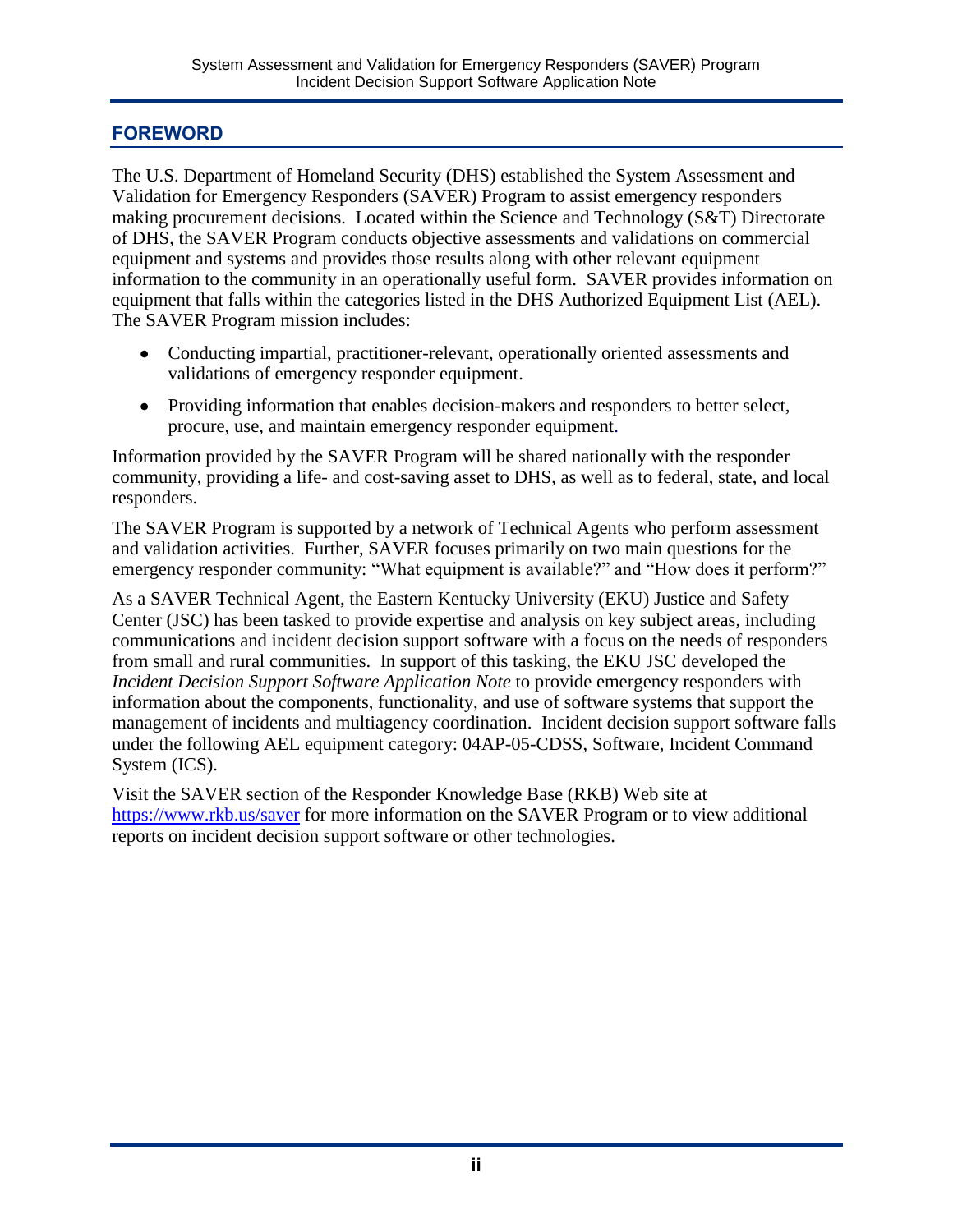#### <span id="page-3-0"></span>**POINTS OF CONTACT**

**SAVER Program Science and Technology Directorate U.S. Department of Homeland Security**  TSD Stop 0215 245 Murray Lane Washington, DC 20528-0215

E-mail: [saver@dhs.gov](mailto:saver@dhs.gov) Web site: <https://www.rkb.us/saver>

**Justice and Safety Center Eastern Kentucky University**  50 Stratton Building 521 Lancaster Avenue Richmond, KY 40475

E-mail: [saver@eku.edu](mailto:saver@eku.edu)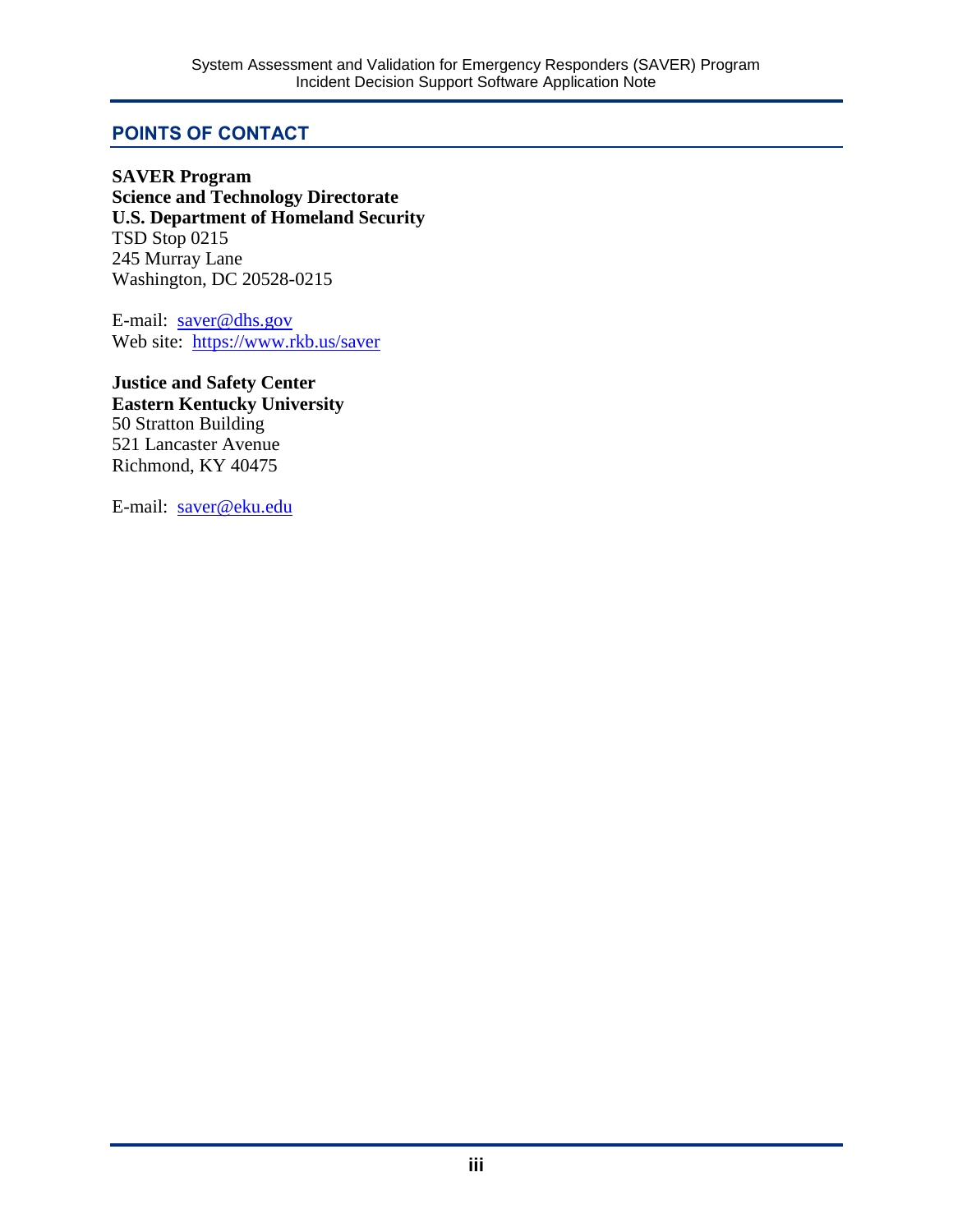## **TABLE OF CONTENTS**

| 1. |     |  |  |  |  |
|----|-----|--|--|--|--|
|    | 1.1 |  |  |  |  |
|    | 1.2 |  |  |  |  |
|    | 1.3 |  |  |  |  |
|    | 14  |  |  |  |  |
|    | 1.5 |  |  |  |  |
|    | 1.6 |  |  |  |  |
| 2. |     |  |  |  |  |
|    | 2.1 |  |  |  |  |
|    | 2.2 |  |  |  |  |
|    | 2.3 |  |  |  |  |
| 3. |     |  |  |  |  |
|    |     |  |  |  |  |
|    |     |  |  |  |  |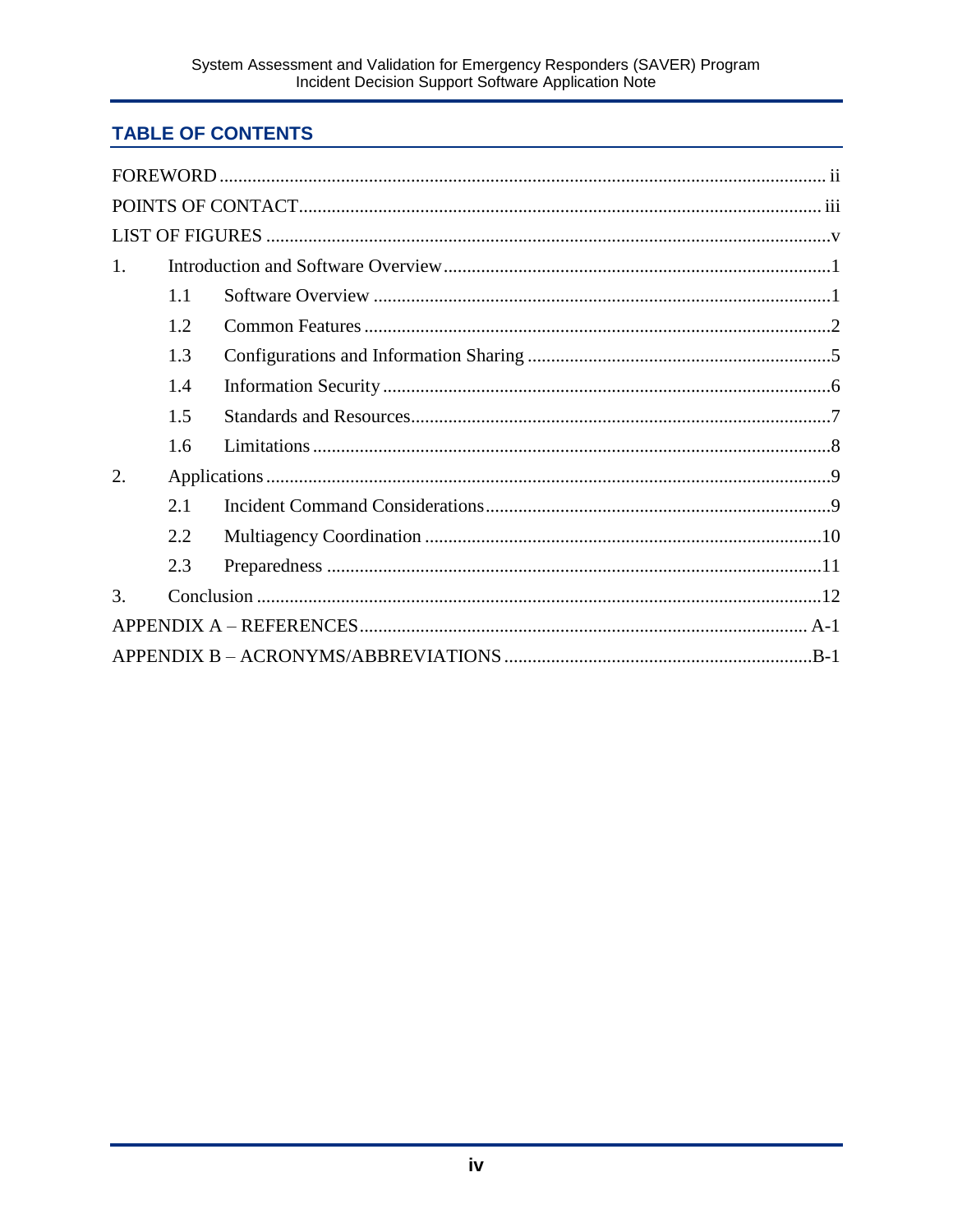## <span id="page-5-0"></span>**LIST OF FIGURES**

| Figure 2-2. Software Support for Coordination and Information Sharing (Examples) 11 |  |
|-------------------------------------------------------------------------------------|--|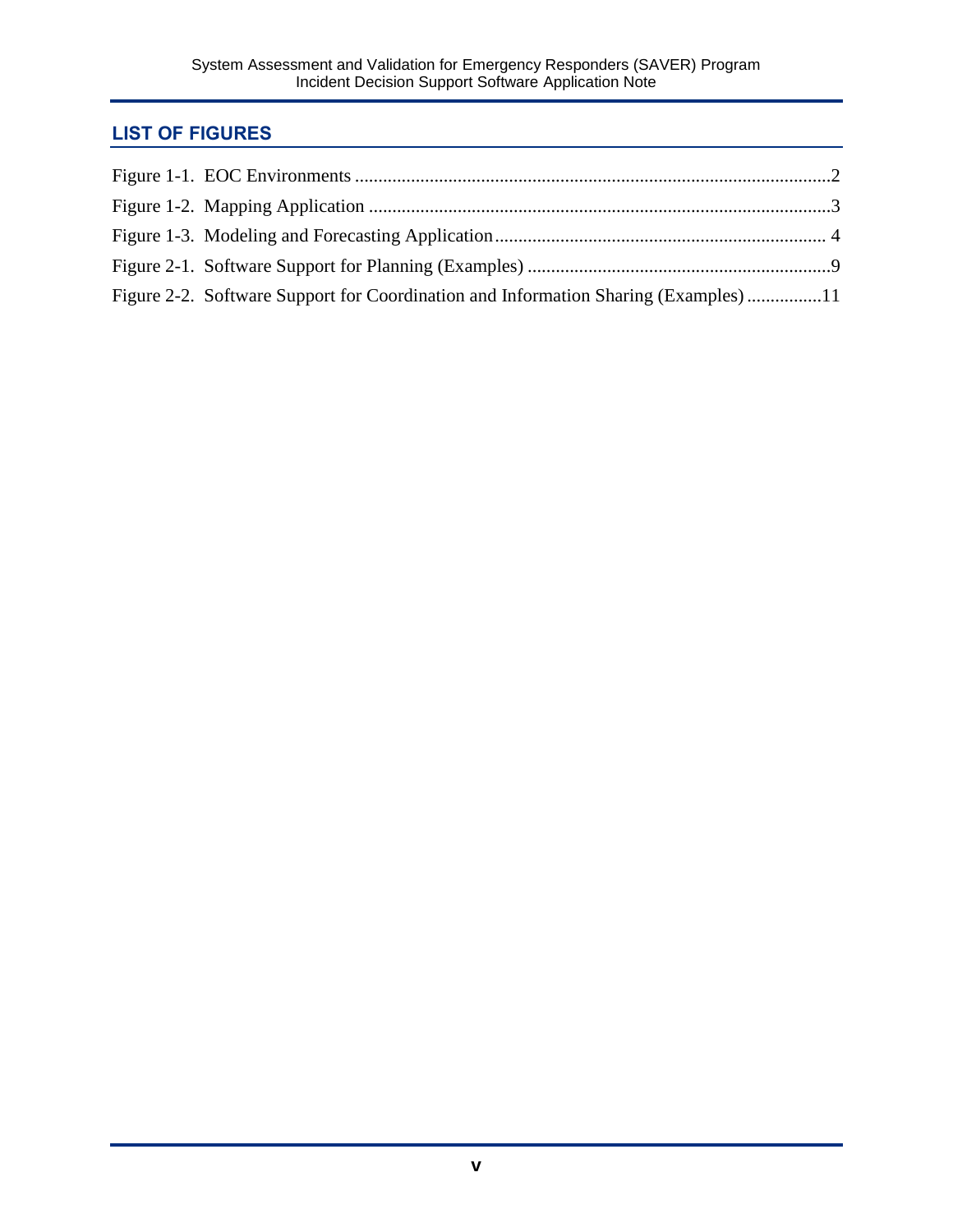## <span id="page-6-0"></span>**1. INTRODUCTION AND SOFTWARE OVERVIEW**

According to the National Incident Management System (NIMS), "[e]ffective emergency management and incident response activities rely on flexible communications and information systems that provide a common operating picture to emergency management/response personnel and their affiliated organizations" (U.S. Department of Homeland Security [DHS], 2008). To help them address these needs at the scene of an incident or within a supporting operations center, emergency response agencies are increasingly turning to software solutions.

There is a wide range of software products currently available for purchase that offer both common and unique features aimed at improving the awareness of key decision makers. The purpose of this *Incident Decision Support Software Application Note* is to provide emergency responders with information about the features, configurations, and use of incident decision support software to assist them in selecting, integrating, and leveraging these tools as part of preparedness, command, and coordination activities.

Unless otherwise cited, the authors collected information for this application note during the market survey of incident decision support software, the first phase in the System Assessment and Validation for Emergency Responders (SAVER) Program process, as well as through Internet research and phone interviews with practitioners.

### <span id="page-6-1"></span>**1.1 Software Overview**

Incident decision support software provides Incident Commanders (ICs), emergency managers, and responders with tools to help them manage small- and large-scale incidents and events, coordinate with agencies and responders from other jurisdictions, and communicate critical information. Software supports these outcomes by reducing response times, increasing operational efficiency, and improving the overall management of resources through improved situational awareness.

Some products perform single functions such as resource management, while others are more comprehensive allowing users to employ one computer application to help them perform multiple functions. Emergency management and response agencies in small and rural communities may not have the resources available to purchase multiple software products, or the capability to integrate and manage those products simultaneously during an incident. As a result, these and other types of emergency response agencies may prefer to use comprehensive software applications in their Emergency Operations Centers (EOCs) to conduct multiagency coordination, make resource allocation decisions, and collect and analyze information from many different sources. These sources may range from responders at the scene of an incident to other impacted areas, neighboring jurisdictions, and other operations centers at higher levels of government. See Figure 1-1 for images of active EOCs, which may be ideal work environments for using incident decision support software.

As a tool for supporting multiagency coordination, incident decision support software products are applicable to emergency management, fire service, emergency medical service, law enforcement, and other emergency response agencies that serve a role in the management of incidents. Software packages may be configured to support multiagency coordination in virtual or mobile environments, or at a fixed facility. Most of the software suites available on the market are Web-based tools.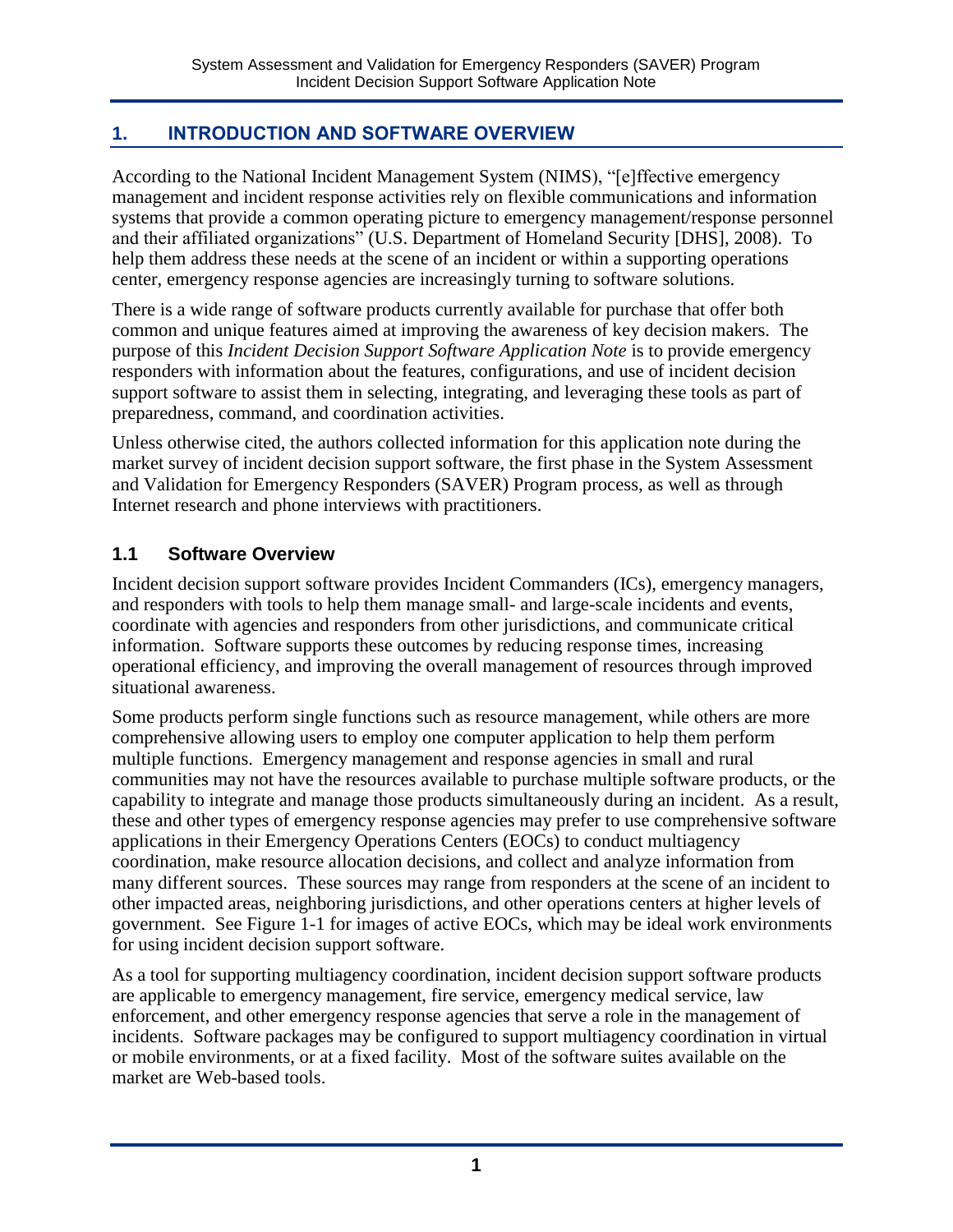<span id="page-7-1"></span>

**Figure 1-1. EOC Environments** *(photos provided courtesy of FEMA)* 

Incident decision support software products range in price from a few hundred dollars to more than \$50,000. Depending upon the software platform, manufacturers of the software may require monthly maintenance charges or fees for server access or system use. Most manufacturers offer a 1-year warranty with the purchase of their software; however, the base price for many products may not include training and technical support. Also, many software products come with integrated help tools and customer support, which may be provided via e-mail, telephone, and live-chat, for example.

The following sections provide a brief summary of common software features, configurations, information sharing, and security characteristics. Note that these sections do not aim to provide an all inclusive list of purchasing considerations or software requirements; response agencies may have special needs that are not addressed in the following sections.

## <span id="page-7-0"></span>**1.2 Common Features**

Commonly-used software applications offer an array of analytical tools to enhance the decision making of emergency responders as it relates to command and control; implementation of plans and procedures; and the allocation of critical resources and tasking for both personnel and equipment. It also provides a means of reporting and maintaining records management and document control for archival purposes. The following incident decision support capabilities are offered in various combinations by manufacturers:

Alert and Warning Notification – This feature allows users to receive and disseminate various types of alerts and warnings. Users may receive and monitor alerts and notifications from different sources to include the National Oceanic and Atmospheric Administration (NOAA) and the U.S. Geological Survey (USGS). As an example, this feature allows for the processing of weather warnings, watches, and forecasts directly to targeted personnel, such as emergency managers, who can then assess the threat and activate an emergency alert to a broader group of affected personnel. The proliferation of Internet Protocol (IP)-enabled software and other devices that leverage the Common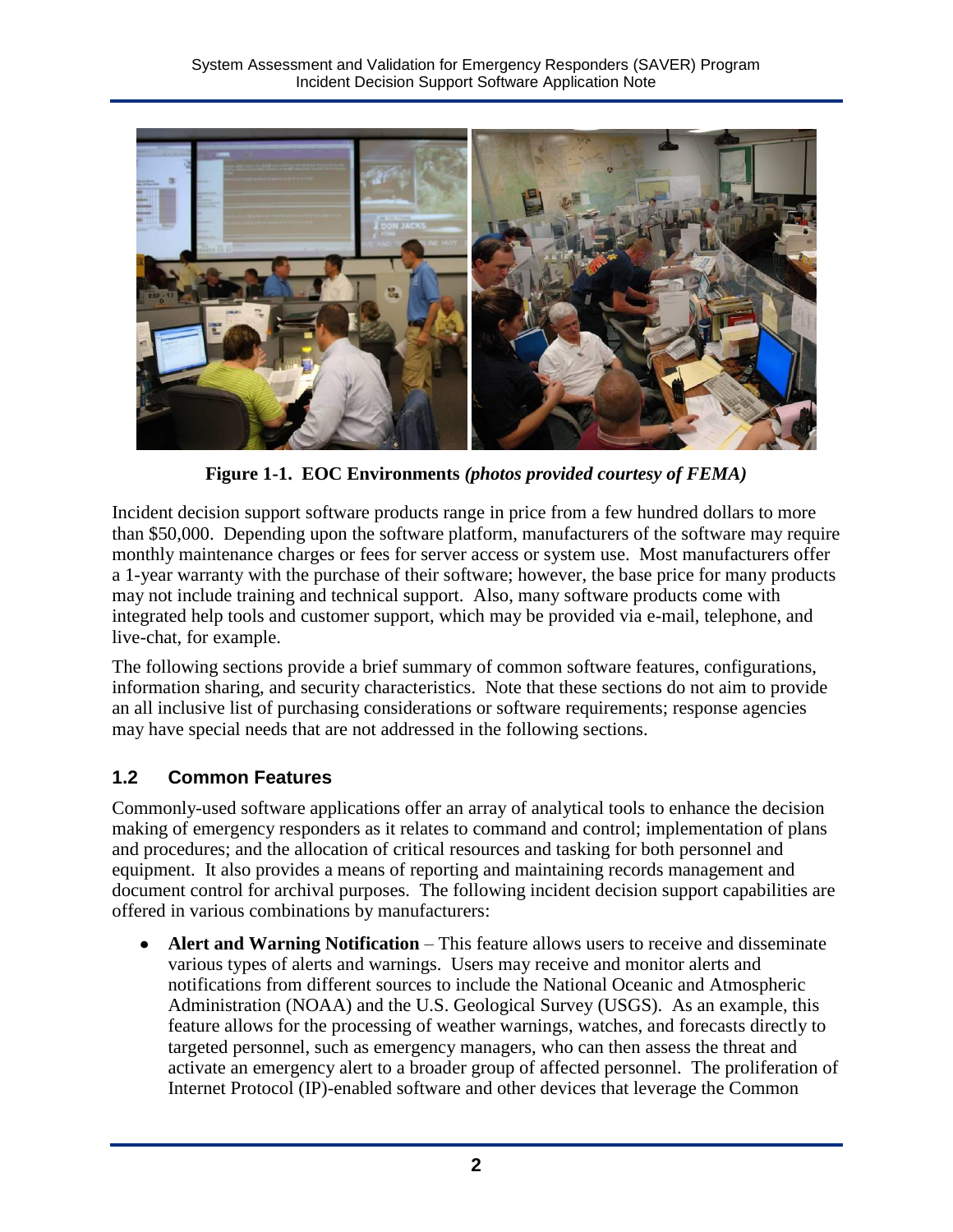<span id="page-8-0"></span>Alerting Protocol (CAP) has made the dissemination of alerts and warnings nearly automatic and in real-time.

**Geospatial Information (Maps, Imagery, Geographic Information System [GIS] Tracking)** – This function provides visual information about the location of an incident and resources. Many software applications contain mapping programs that display multilayered imagery. They may also provide the real-time geospatial tracking of resources and the capability to integrate and display blueprints and floor plans for buildings. Typically, these applications allow users to capture, store, analyze, manage, and present data that is linked to location. Commonly-used GIS applications include Environmental Systems Research Institute (ESRI) ArcView™ and other ESRI products, Google Earth™, and Microsoft Bing™ maps. Figure 1-2 shows an example software application that provides a mapping capability to allow users to identify, for example, ingress and egress routes and the location of assets and infrastructure.



**Figure 1-2. Example Mapping Application**

**Incident Notification and Messaging** – This feature supports incident notification and situation reporting. This may be accomplished through interfaces with other systems or integration with public and private databases to provide real-time situational awareness. An example of this capability includes receiving, completing, and processing Incident Command System (ICS) forms, such as the ICS 209 (Incident Status Summary). Many comprehensive software packages include a Records Management System (RMS) to assist users in archiving incident reports. They may also provide automatic reporting capabilities such as Enhanced 9-1-1 (E911), which automatically associates a physical address with the calling party's telephone number to assist the agency in identifying the appropriate response assets.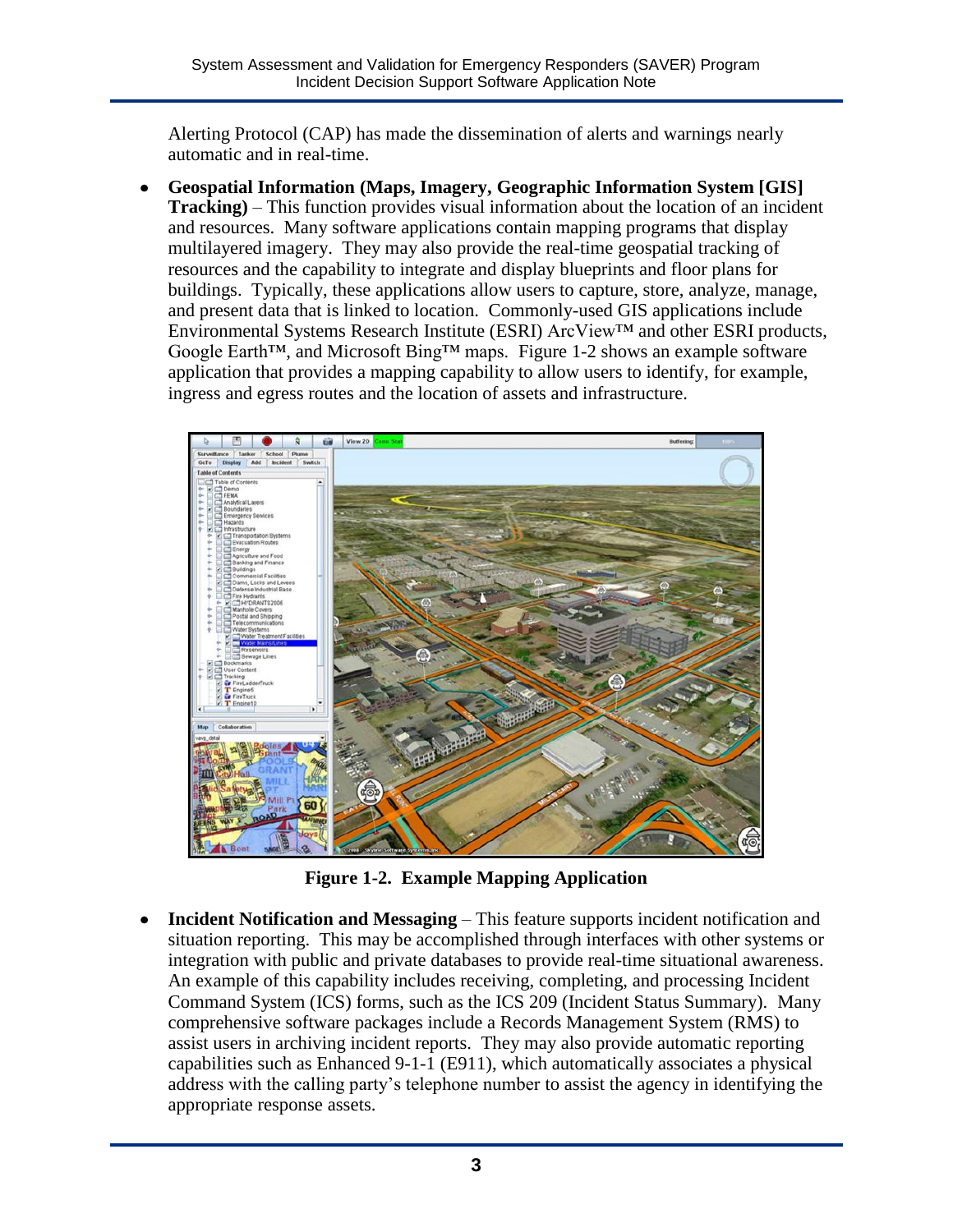- <span id="page-9-0"></span>**Resource Management** – Resource management provides the capability to inventory and quickly identify Federal Emergency Management Agency (FEMA) typed and other resources, order and acquire resources, and track and report on the status of resources. Resource management applications may provide or be linked to Computer-Aided Dispatch (CAD) systems used at 9-1-1/dispatch centers or other resource ordering systems. They may also be shared with or connected to other agency's or jurisdiction's information management systems to support mutual aid operations. During the recovery phase, resource management features allow users to recover/demobilize assets and support reimbursement.
- **Modeling and Simulation (Plume, Weather, Forecasting)** This feature provides emergency responders with information on natural and infrastructure risks, forecasts incident consequences, and analyzes the impact of hazards based on demographic data and human needs. Modeling and simulation capabilities may assist emergency responders in assigning rescue personnel and equipment; organizing medical support; and monitoring weather conditions, environmental problems (toxic plumes, etc.), and evacuation routes. During the preparedness phase, this feature may be used to support simulated training to improve operational readiness and response to catastrophic events. Figure 1-3 provides an example of a weather-related modeling and forecasting application that would be useful for supporting operational decisions and exercises.



 **Figure 1-3. Modeling and Forecasting Application**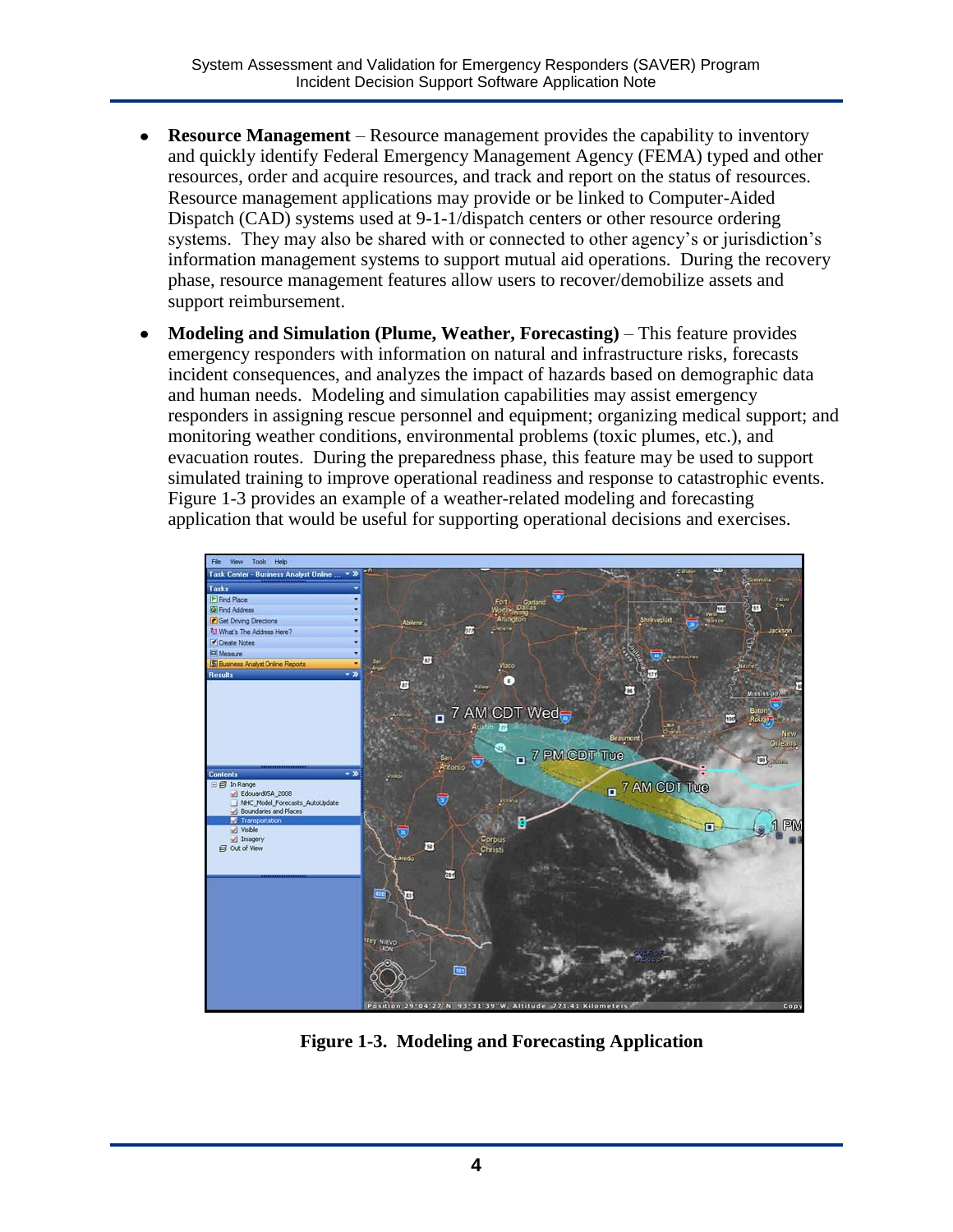**Surveillance and Analysis (Damage Information, Responder Authentication, Intelligence)** – Capabilities in this category may include video analytics, streaming video and audio coding, and data and processing/storage capabilities, which are integrated into a single interface that can be operated by multiple users. Examples of surveillance and analysis software include applications that support the sharing of camera feeds from remote locations back to the operations center or command post for displaying and storing information. The use of cameras and other sensors may be used in support of physical security, access control, and surveillance. Site security applications may be integrated with software that provides a database and runs checks of identification cards for personnel authentication and accountability purposes. Also, software in this category may support multi-source collection and the production and dissemination of intelligence to incident response organizations so they can monitor threats, detect and prevent attacks, and alert authorities.

There are also software products that provide middleware such as data mining and gateways for supporting communications and networks that may be invisible to the end user, but fulfill important backbone and infrastructure requirements.

Not all communities may need all of these features built into a comprehensive software suite. Small and rural communities may not have the resources available to purchase the software or the staff needed to effectively operate and benefit from the applications. Some features may be best used at a command post location (e.g., site security applications), while others may be better used in an EOC environment. For example, command post personnel may be focused on tactics and need a basic software application to support the development of the Incident Action Plan (IAP). In contrast, the EOC may need a robust package of capabilities to assist in the coordination among all emergency support functions. See Section 2 for additional purchasing and operational considerations.

#### <span id="page-10-0"></span>**1.3 Configurations and Information Sharing**

Software packages may be configured as a virtual, Web-based solution, part of a mobile setup to support the emergency response, or utilized at a fixed facility. Software products may be utilized in a number of ways, including over the public Internet, on a private intranet, or via a Local Area Network (LAN) as a means to coordinate and deliver emergency response information instantly or within an appropriate period of time. Many software products have system requirements for hardware, which encompass Web servers and/or database servers, as well as architectures for managing databases such as Structured Query Language (SQL) and other applications. Microsoft<sup>®</sup> SQL Server<sup>®</sup> is a commonly-used relational database management system for products maintained at the local user level.

One of the key indicators in selecting the appropriate software is what the agency requires the software to do in capturing and disseminating information. Many of the software products provide real-time data collection and dissemination, which helps to increase situational awareness and reporting capabilities. Generally, software products can be configured to allow responders to exchange information in multiple formats such as documents, Short Message Service (SMS)/text messages, emails, data files, videos, audio, and images among agencies in a timely and effective manner.

Many software applications can display and export images in ordinary file types, such as Joint Photographic Experts Group (JPEG), Graphics Interchange Format (GIF), and Bitmap (BMP)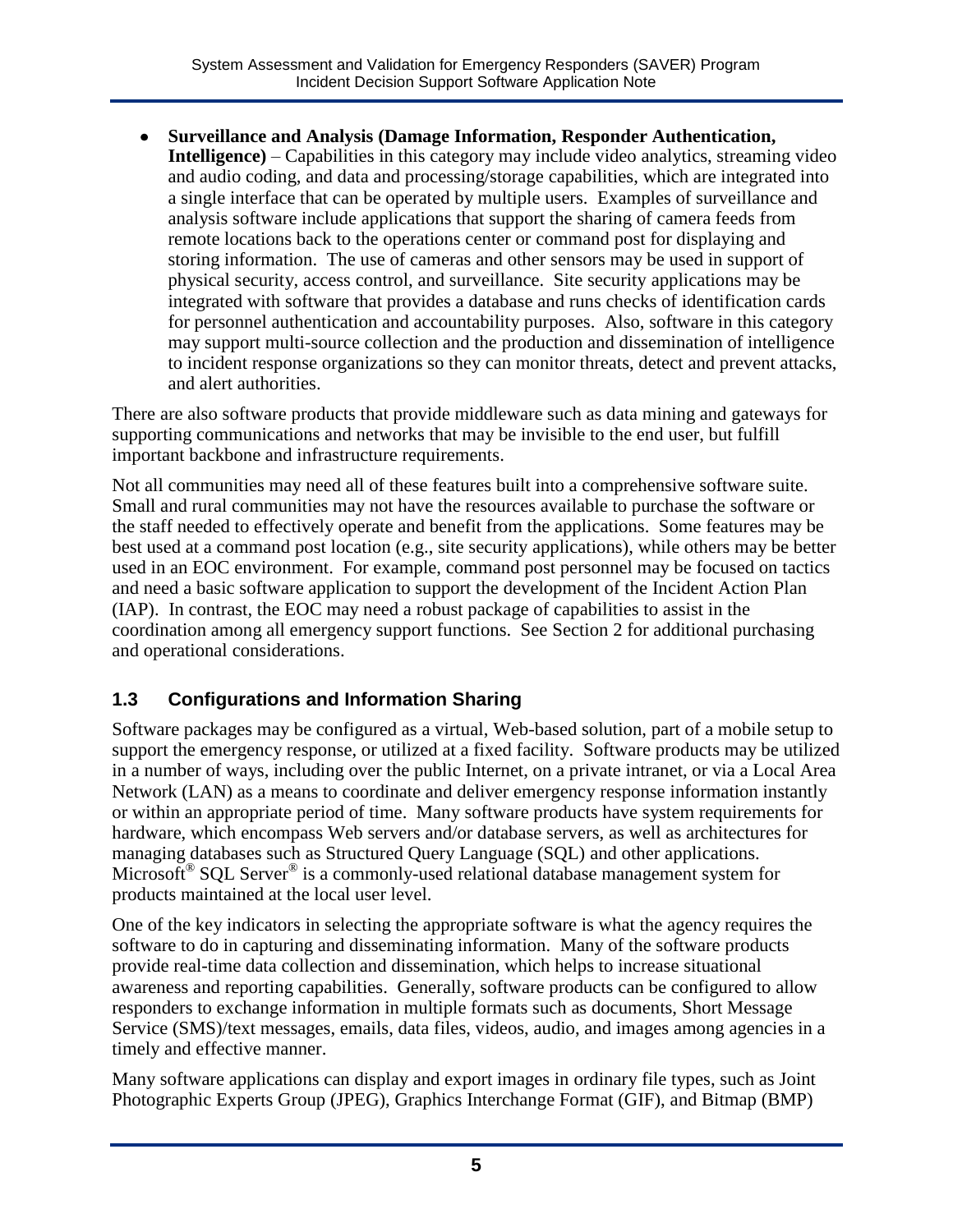formats. Data is exported using common formats and file types including Comma-Separated Values (CSV), Text (TXT), and Extensible Markup Language (XML) files. Response agencies may want to ensure that the exported file types are compatible with other agency computer programs. Most applications provide a means to save files to external media such as optical discs (e.g., Compact Discs [CDs], Digital Video Discs [DVDs]), Universal Serial Bus (USB) flash drives, or stored on the hard drive itself.

Applications that rely on one or more servers allow users to post information for others to view or retrieve for their awareness; these servers may also be used as hubs for sharing data across many users of a proprietary system. Data interoperability with disparate commercial and government products and different types of equipment (e.g., cellular phones, Personal Digital Assistants [PDAs], smart phones) is often achieved through the use of commonly-accepted data messaging standards such as the Emergency Data Exchange Language (EDXL) suite of standards.

The EDXL CAP standard, for example, is gaining popularity as a means of exchanging allhazard alerts and warnings over the Internet, including Emergency Alert System (EAS) messages. The CAP standard has afforded users of incident decision support software to increase the range of platforms that can receive alert and warning messages, as well as the integration of other forms of multimedia. Moving Picture Experts Group (MPEG) Audio Layer 3 (MP3) files with audio messages can be transferred through CAP. Weather alerts and watches can also be more compatible for SMS/text messaging. More and more subscription services are being offered in a variety of counties across the country. Subscribers who register for weather alerts can also receive National Weather Service (NWS) bulletins because CAP provides a conduit for messages to be entered and packaged for text messages. Many incident decision support software products integrate CAP, which allows users to use the software as a means of disseminating all types of alerts.

Additional EDXL standards allows for messaging among users of different software systems for other purposes, such as to request resources and to share information about hospital capacity and bed space. The National Information Exchange Model (NIEM) supports the exchange of EDXLbased and other types of standards by providing common semantics and packets for exchanging information across agencies for specific operational purposes (e.g., America's Missing: Broadcast Emergency Response [AMBER] Alerts). See Section 1.5 for additional information about standards.

#### <span id="page-11-0"></span>**1.4 Information Security**

According to NIMS, "[p]rocedures and protocols must be established to ensure information security" (DHS, 2008). Response agencies should determine if the security features offered with the incident decision support software supports their agency's information security policies and protocols.

Most commercial software products provide a login feature and individual accounts set up by an authorized person that requires usernames and passwords for accessing information. This layer of security ensures that only authorized individuals are allowed to access the software and insert and retrieve data. Software products that also provide a log of activity help agencies with identifying and investigating potential security issues. Web-based software products have security risks commonly associated with other Internet products. Users should ask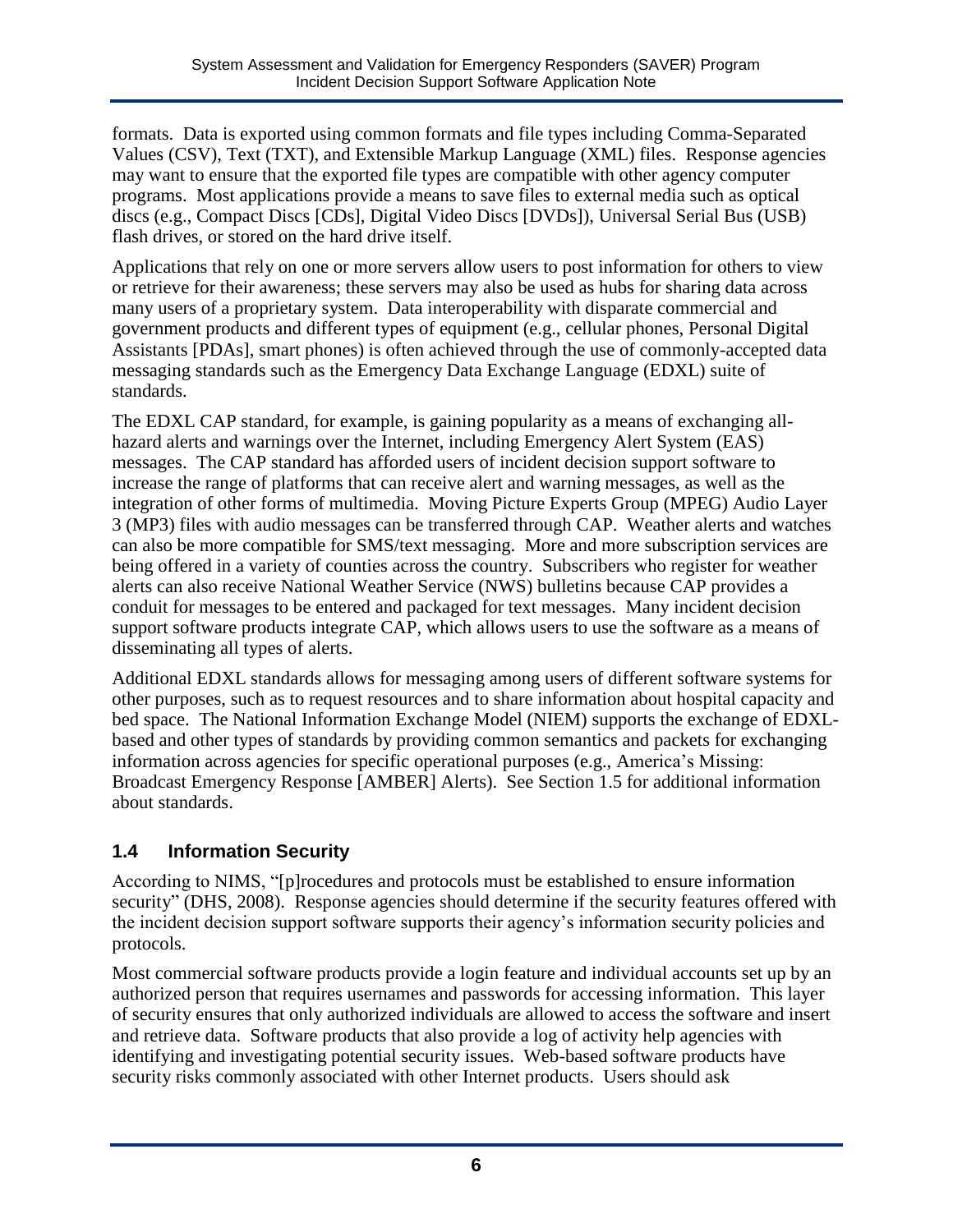manufacturers about network security before purchasing an account to ensure it meets their agency's requirements.

Agencies must also ensure that software applications come with mechanisms to back up and retrieve incident data, which may be an additional cost for agencies. Certain products come with automatic database back up features. Agencies should also consider archiving databases and files regularly on a separate computer system for records management and operational redundancy purposes.

#### <span id="page-12-0"></span>**1.5 Standards and Resources**

The need for data interoperability, a common operating picture, and information security has led to the development of standards; the following list provides a few key standards and resources that response agencies may reference when selecting software solutions:

- American National Standards Institute (ANSI) InterNational Committee for Information Technology Standards (INCITS) 415: Homeland Security Mapping Standard – Point Symbology for Emergency Management
- Institute of Electrical and Electronics Engineers (IEEE) 1512: Standard for Common Incident Management Message Sets for Use by Emergency Management Centers
- National Fire Protection Association (NFPA) standards, including NFPA 1221 (Standard for Installation, Maintenance, and Use of Emergency Services Communications Systems)
- Organization for the Advancement of Structured Information Standards (OASIS) Emergency Data eXchange Language (EDXL) standards
- U.S. Department of Homeland Security Geospatial Data Model (GDM) and other products and standards endorsed by the Federal Geographic Data Committee (FGDC)
- U.S. Department of Homeland Security SAFECOM Program
- U.S. Department of Homeland Security and U.S. Department of Justice National Information Exchange Model (NIEM)

Many standards organizations such as OASIS continue to develop data standards based on the needs of emergency responders. See Appendix A for a list of Web sites that provide information about newly-developed standards.

There are two resources that practitioners can reference when considering a new purchase or system configuration, developing Requests for Proposals (RFPs) for new products, or conducting self assessments of existing information management systems. In 2002, the National Institute for Justice (NIJ) sponsored the Crisis Information Management Software (CIMS) Test Bed Project to assist response agencies in comparing and contrasting commercially available software (NIJ, 2002). Although the products featured in the project report have changed, the overview and criteria used in the assessment are still valuable.

More recently, FEMA is sponsoring the NIMS Supporting Technology Evaluation Program (NIMS STEP), which provides an objective evaluation of incident management software against NIMS concepts and principals (e.g., accountability, resource management, unified command) (FEMA, 2009). Summaries of NIMS STEP reports are made available on the Responder Knowledge Base (RKB) Web site at [https://www.rkb.us](https://www.rkb.us/search.cfm?typeid=8) (keyword search: NIMS STEP).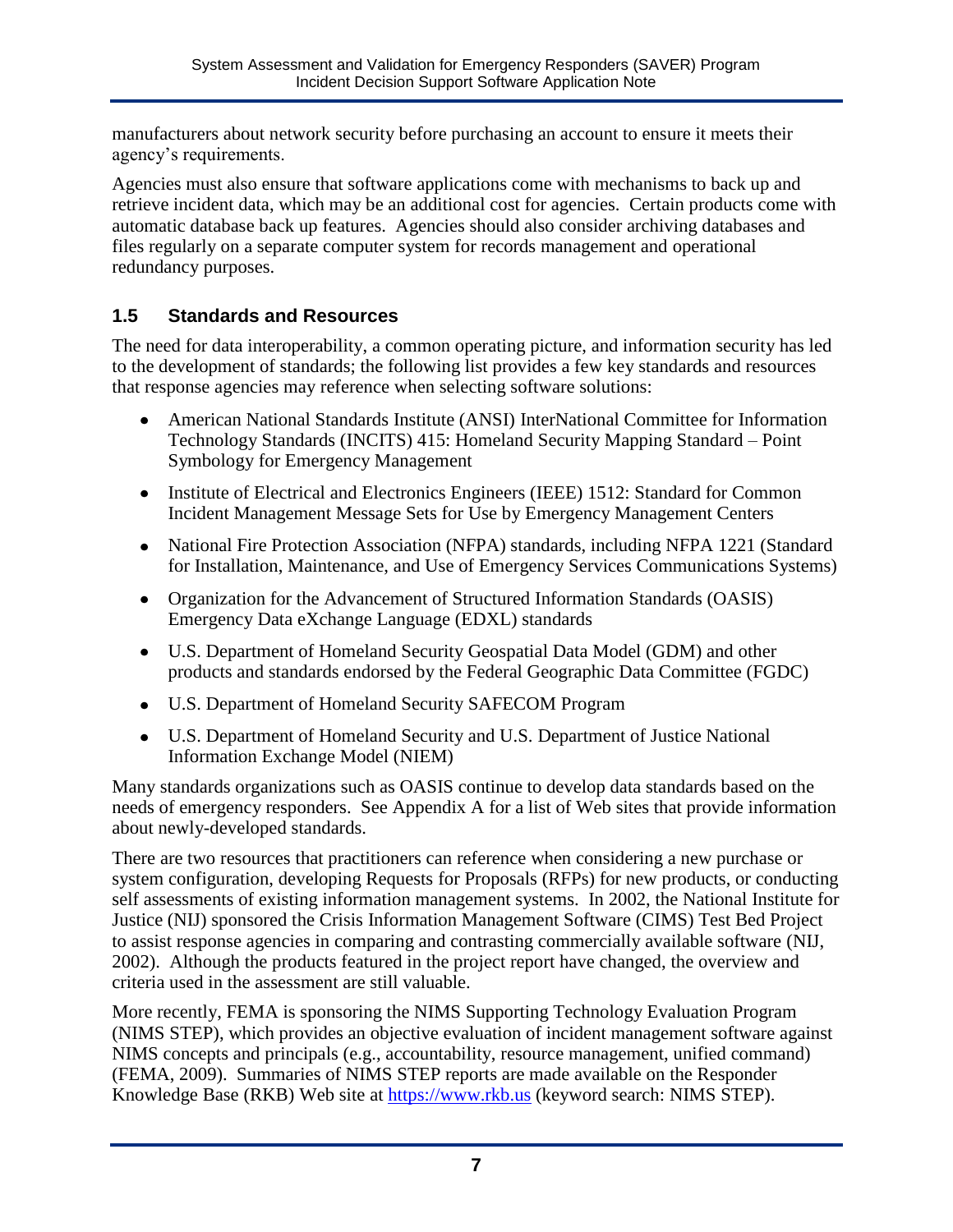#### <span id="page-13-0"></span>**1.6 Limitations**

There are limitations with incident decision support software applications, which could impact response agencies. The following provides a sample list of software limitations.

- **Managing New Releases** Software technology tends to evolve very quickly as compared to hardware; new versions of software with new capabilities are generally released more often than their hardware counterparts. An additional burden for agencies that regularly train on and use incident management software is the need to manage new releases and updates from infrastructure configuration, training, and operational perspectives.
- **Proprietary Software** Many commercial products are developed using proprietary applications and software rather than based on open standards for supporting interoperability and the exchange of data with other systems.
- **Security and Redundancy** Inherent with any information management system is the security of incident data, which presents new risks and costs to response agencies. These risks include the accidental or criminal release of sensitive information, and the loss of data due to a system failure or loss of power.
- **Reliance on the Internet** Like communications systems, the Internet is susceptible to failures during disasters due to power failures and/or severed wire connections. Software applications managed by a third-party vendor or locally through a network could become inaccessible.
- **Service Fees and Licenses** Some manufacturers charge monthly service fees to response agencies for accessing and using applications, especially those that are managed in a virtual environment by the manufacturer. Also, it is not uncommon for manufacturers to charge agencies for individual user licenses and accounts.
- **Not a "Silver Bullet"** Software applications are not a solution for reducing all of the complexities and challenges associated with the management of incidents, or a replacement for planning, training, and exercises, as well as other preparedness activities required for effective response and recovery. Likewise, training on the use of software should be part of an organization's training program.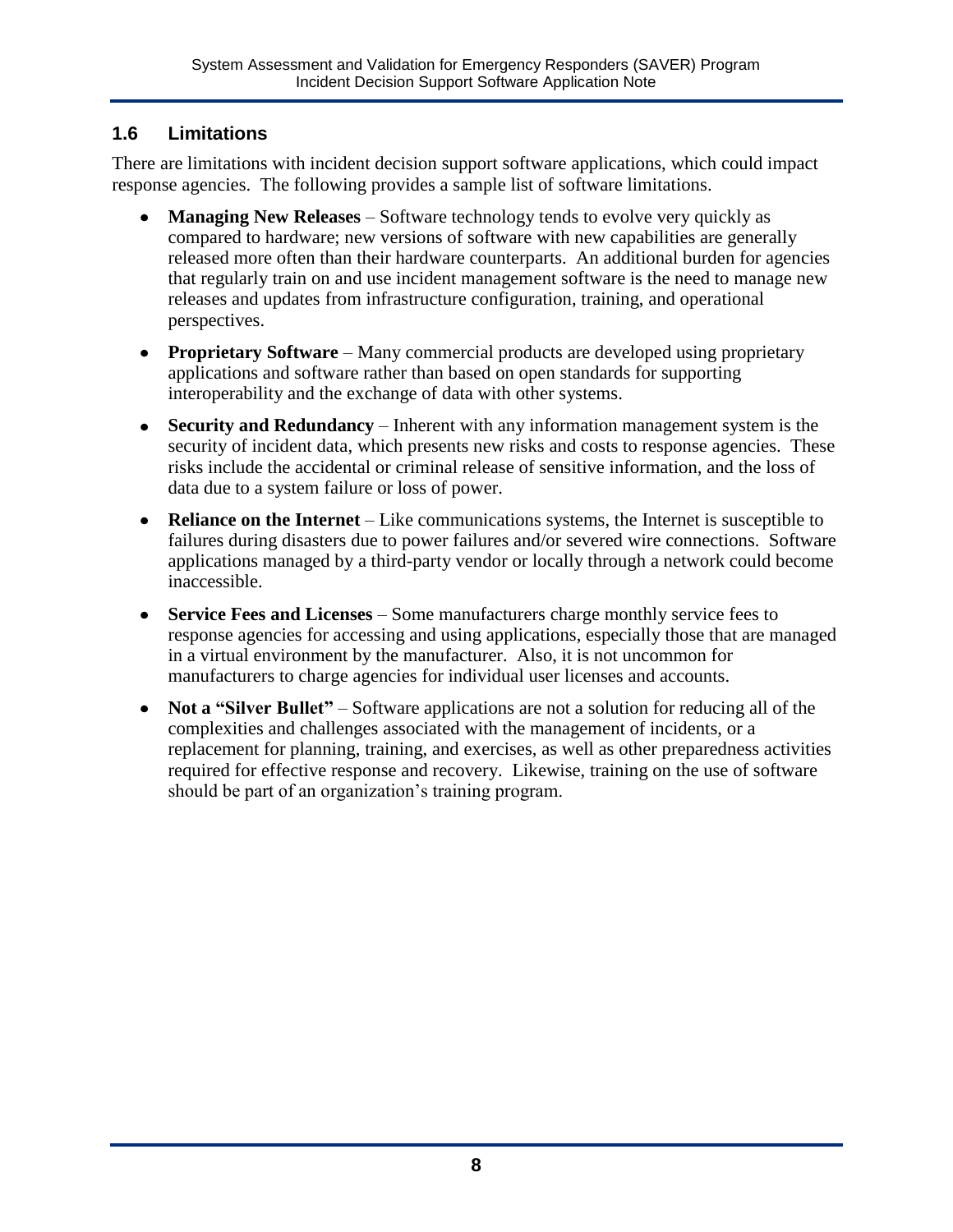## <span id="page-14-2"></span><span id="page-14-0"></span>**2. APPLICATIONS**

Although incident decision support software may be used at the incident scene to support tactical-level decisions, the comprehensive applications are more likely to be employed within the EOC environment in support of multiagency coordination functions and decisions regarding resource allocation. At all levels of command and coordination, software can be used to manage all phases of an incident from the preparedness phase to the response and recovery phases. The following sections provide examples for how incident decision support software may best apply to the incident command, multiagency coordination, and emergency preparedness functions.

### <span id="page-14-1"></span>**2.1 Incident Command Considerations**

During the initial stages of an incident, responders and the IC or the Unified Command (UC) are likely coordinating directly with the local dispatch center or department operations center with status reports and resource requests. At this phase in which life safety is the priority, orders are typically provided by the IC/UC verbally and responders use Land Mobile Radios (LMRs) to communicate and share information. The use of incident decision support software becomes more relevant and useful as the incident expands and resources arrive on scene that require management.

Software may be pre-installed on a mobile command system or mobile command vehicle for use during the initial stages of an incident. Software features that may be the most useful are those that provide automated notifications, maps of the incident scene, and a way to compile a list of resources. These features may be provided separately or built into automated ICS forms.

Software applications may support the ICS sections in various ways. Tactical and disciplinespecific applications would be helpful in support of the operations function. For example,

medical personnel may benefit in using software that provides a list of local medical facilities, hospital types, and available bed space. A resource management application may make the work of the resources unit and the logistics section more efficient. Records management applications might assist the documentation unit and the finance/administration section with their responsibilities.

If the incident response is prolonged, the command staff may need to plan for future operational periods. In these circumstances, incident decision support software could be used to support the various steps in the development of the IAP. See Figure 2- 1 for examples for how software could support the development of the IAP.



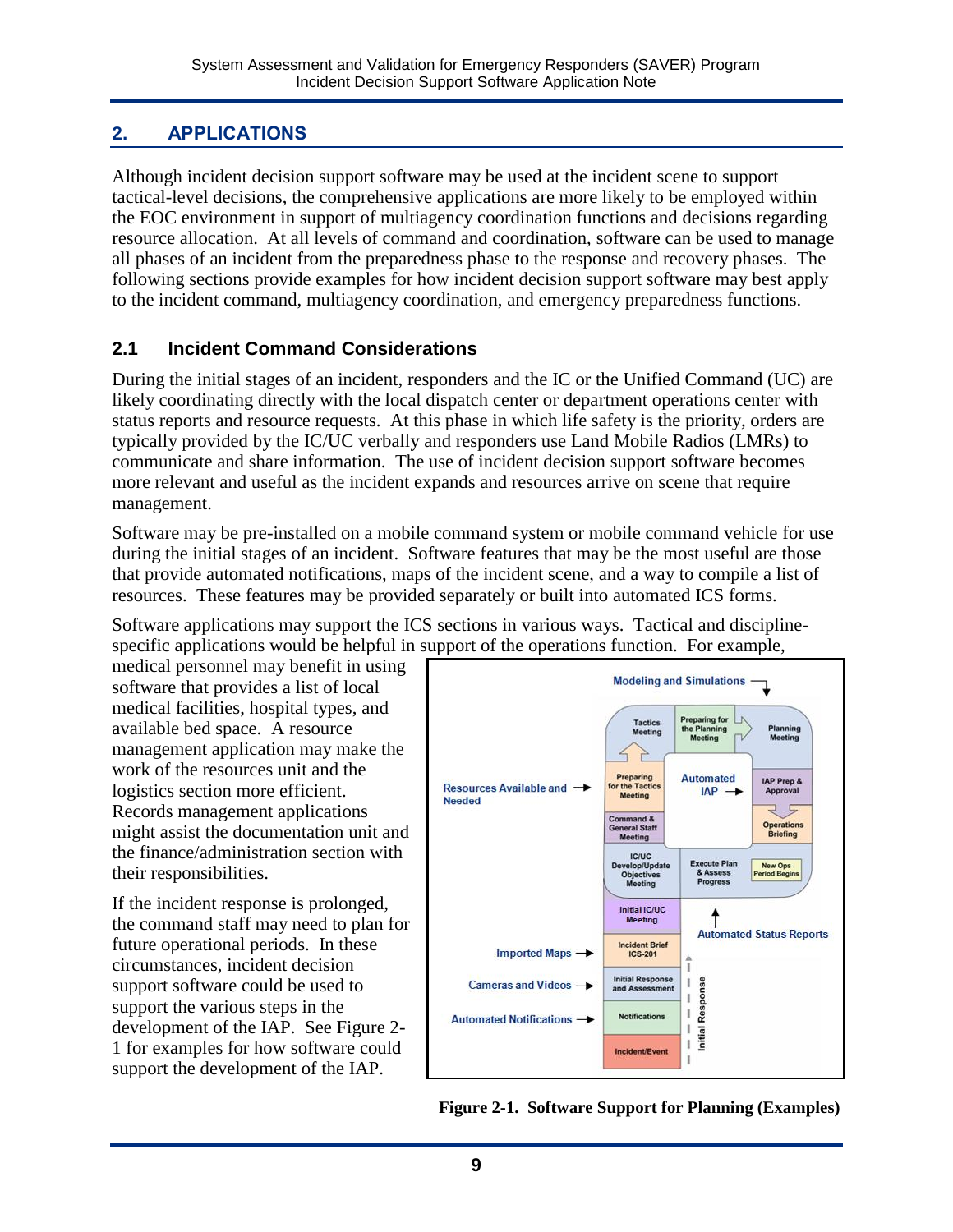#### <span id="page-15-0"></span>**2.2 Multiagency Coordination**

As the incident escalates and the need is identified for significant resources, EOCs and other multiagency coordination system components are activated. EOCs help form a common operating picture of the incident, relieve on-scene command of the burden of external coordination, and secure additional resources. EOC personnel play a critical role in acquiring, allocating and tracking resources, managing and distributing information, and setting response priorities among many incident sites. As such, incident decision support software may be used as a tool in support of these complex activities and requirements.

Information from all sources and impact sites can be consolidated using software for a global view of the disaster allowing analysis and appropriate and timely decision-making that provides effective support to department operations centers and ICs in the field. Specifically, software may be used to support the primary functions that take place at the EOC, including:

- **Communications Facilitation** Establishing interoperable communications among all partners in the multiagency coordination system and others, as necessary for the response.
- **Coordination** Coordinating the information flow and resources for complex incidents or multiple incidents occurring simultaneously.
- **Information Collection and Evaluation** Collecting, analyzing, and interpreting information from various sources.
- **Priority Setting** Making decisions based on agreed-upon policies and procedures.
- **Resource Coordination** Identifying and acquiring needed resources and allocating existing or known resources.

Software that supports information sharing becomes critical at the local, regional, and state coordination levels. For example, software may be used to support the real-time sharing of information between the IC and the local EOC. Likewise, information from the local EOC may be accessed by the state EOC for their awareness and in support of resource requests that they may need to help coordinate. The use of Web-based software applications may be the most appropriate tool for response to these complex incidents. See Figure 2-2 for an illustration of possible information sharing pathways that may need to be supported through the use of incident decision support software.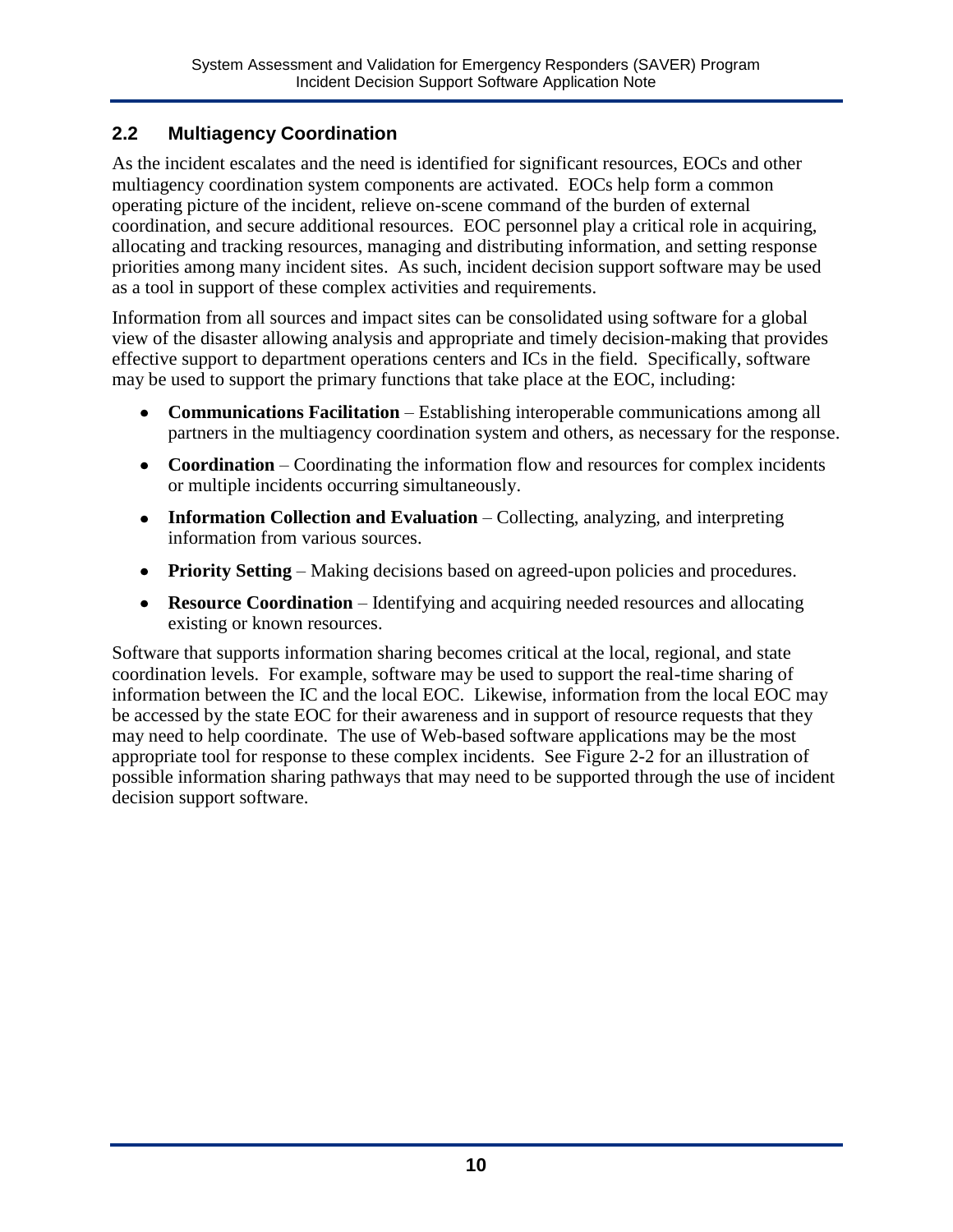<span id="page-16-1"></span>

**Figure 2-2. Software Support for Coordination and Information Sharing (Examples)** 

Incident decision support software may also be used as a flexible tool for use in planning for and managing events at any level that require coordination across many public safety disciplines. These events could range from parades, fairs, festivals, and concerts at the local community level to sporting events that draw a significant number of people at the regional level to National Special Security Events (NSSE). Software may be used to quickly identify the location of security personnel and the public, as well as other staged responders that may be needed in case of an incident. It may also be integrated with event location surveillance cameras to provide the management team at command posts or operations centers with a common operating picture.

## <span id="page-16-0"></span>**2.3 Preparedness**

Another common use of incident decision support software is as a preparedness tool for emergency response planning, the identification of hazards and risks, and conducting exercises, among other activities. Many software systems come installed with the following examples of preparedness aids:

- Planning templates and checklists.
- "One stop" repositories for policies, plans, procedures, and mutual aid agreements.
- Database for populating contact information for key personnel and other stakeholders.
- Resource inventories and links to registries for persons with special needs.
- Models for identifying risks based on hazard types and occurrences, critical infrastructures and key assets, and population centers.
- Simulations that may be used in support of exercises, including features that allow  $\bullet$ agencies to capture lessons learned and develop after action reports.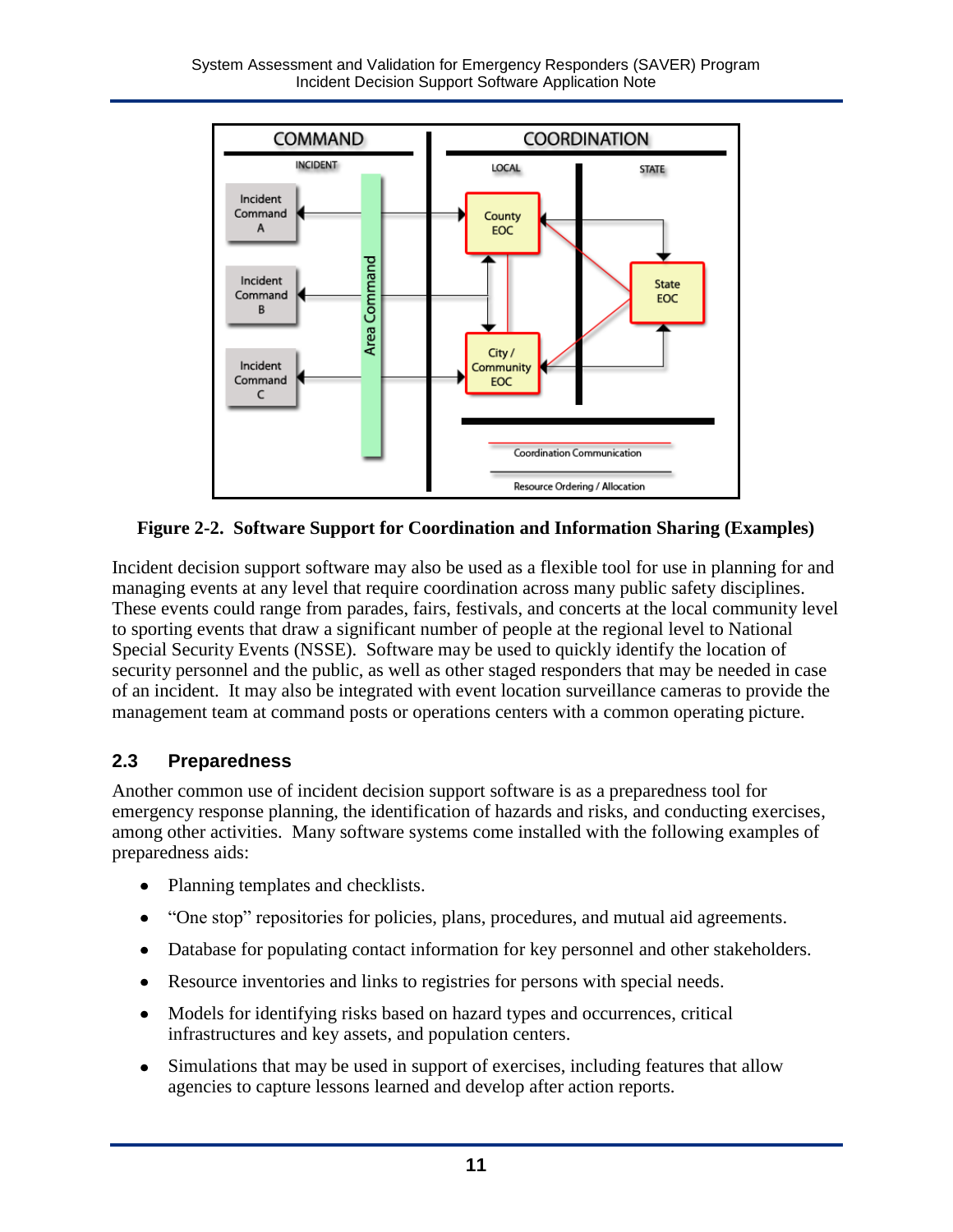## <span id="page-17-0"></span>**3. CONCLUSION**

In summary, incident decision support software products, if used appropriately, help emergency responders in managing incidents of any scale or complexity by providing access to critical incident-related information. The focus of this report is on the use of comprehensive software applications that provide situational reports, geospatial/visual information, and the status of resources within a single portal/user interface. Advanced software packages may include many more features, some of which are described in Section 1, as well as real-time information sharing and alert and warning capabilities.

Please note that software technology tends to evolve very quickly as compared to hardware; new versions of software with new capabilities are generally released more often than their hardware counterparts. Agencies need to manage these changes and account for the other limitations identified in Section 1.6 when purchasing and using incident decision support software.

The *Crisis Information Management Software (CIMS) – Feature Comparison Report* notes that agencies should consider the following regarding incident decision support software:

- There is no best product.
- There is no perfect fit.
- The best product for your agency should be based on:
	- o Budgets
	- o System environment
	- o Scale of operation
	- o Sophistication of operation
	- o Discipline to implement
	- o Political considerations (NIJ, 2002).

Software used in a mobile command post may not meet the multiagency coordination needs of a local or state EOC. Likewise, comprehensive software used in EOCs may be too onerous and complex for a command post. Agencies from rural communities with few computers and little infrastructure may need client-based software. Metropolitan agencies may need advanced networking and Web-connected applications to achieve their coordination needs.

Regardless of software configuration or complexity, agencies should consider purchasing products that conform to data exchange standards to achieve a minimum level of data interoperability and NIMS requirements.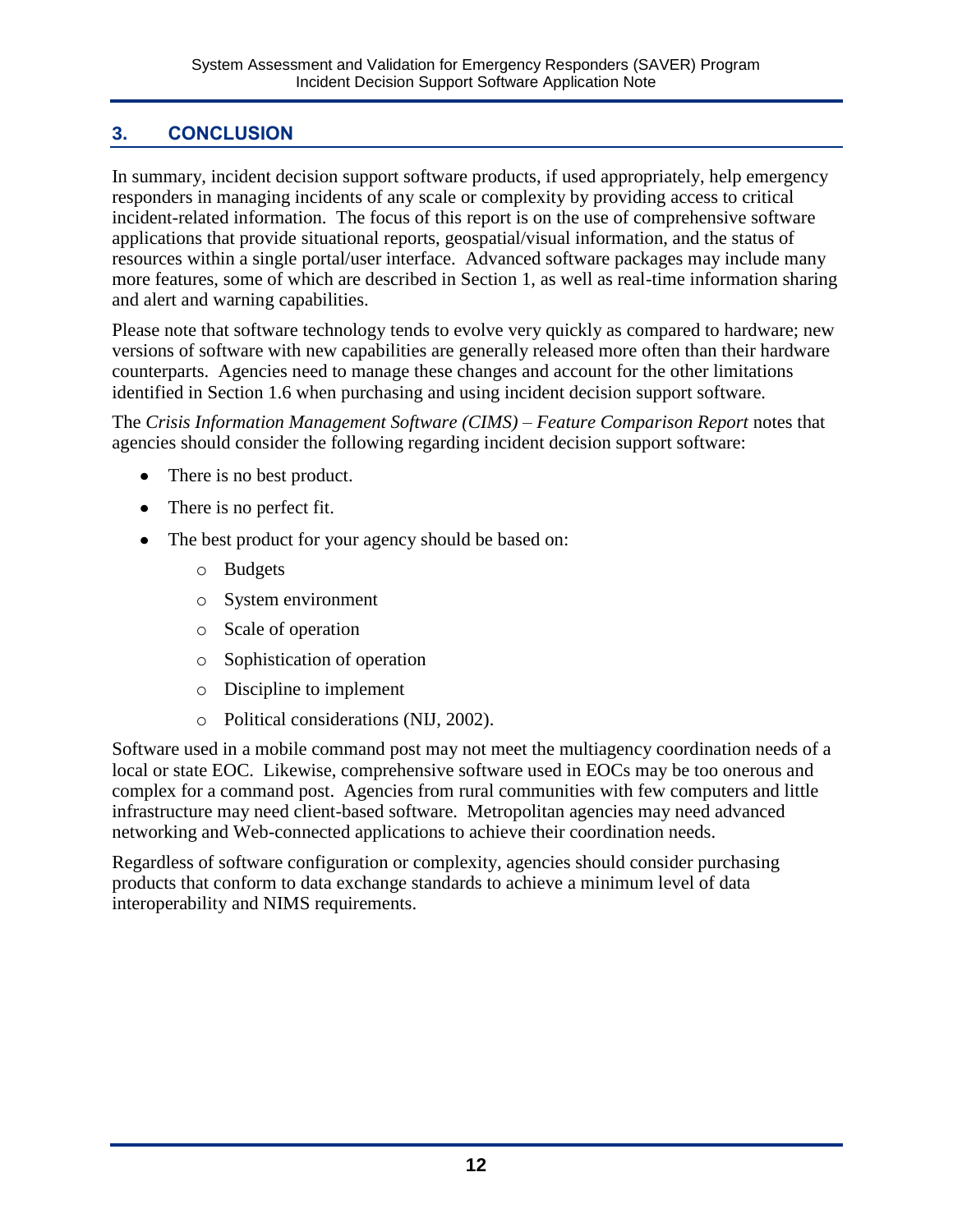### <span id="page-18-0"></span>**APPENDIX A – REFERENCES**

American National Standards Institute (ANSI): [http://www.ansi.org.](http://www.ansi.org/)

Federal Emergency Management Agency, U.S. Department of Homeland Security (2009, December). *National Incident Management System Supporting Technology Evaluation Program (NIMS STEP) Guide*. Retrieved from: [https://www.nimsstep.org.](https://www.nimsstep.org/)

Federal Geographic Data Committee (FGDC): [http://www.fgdc.gov/.](http://www.fgdc.gov/)

Institute of Electrical and Electronics Engineers (IEEE): [http://www.ieee.org/portal/site.](http://www.ieee.org/portal/site)

National Fire Protection Association (NFPA): [http://www.nfpa.org.](http://www.nfpa.org/)

- National Institute of Justice, Office of Justice Programs, U.S. Department of Justice (2002, October). *Crisis Information Management Software (CIMS) – Feature Comparison Report.* Retrieved from: [http://www.ncjrs.gov/pdffiles1/nij/197065.pdf.](http://www.ncjrs.gov/pdffiles1/nij/197065.pdf)
- Organization for the Advancement of Structured Information Standards (OASIS): [http://www.oasis-open.org.](http://www.oasis-open.org/)

Responder Knowledge Base (RKB): [https://www.rkb.us.](https://www.rkb.us/)

- U.S. Department of Homeland Security (2008, December). *National Incident Management System*. Retrieved from: [http://www.fema.gov/emergency/nims/.](http://www.fema.gov/emergency/nims/)
- U.S. Department of Homeland Security and U.S. Department of Justice National Information Exchange Model (NIEM): [http://www.niem.gov.](http://www.niem.gov/)